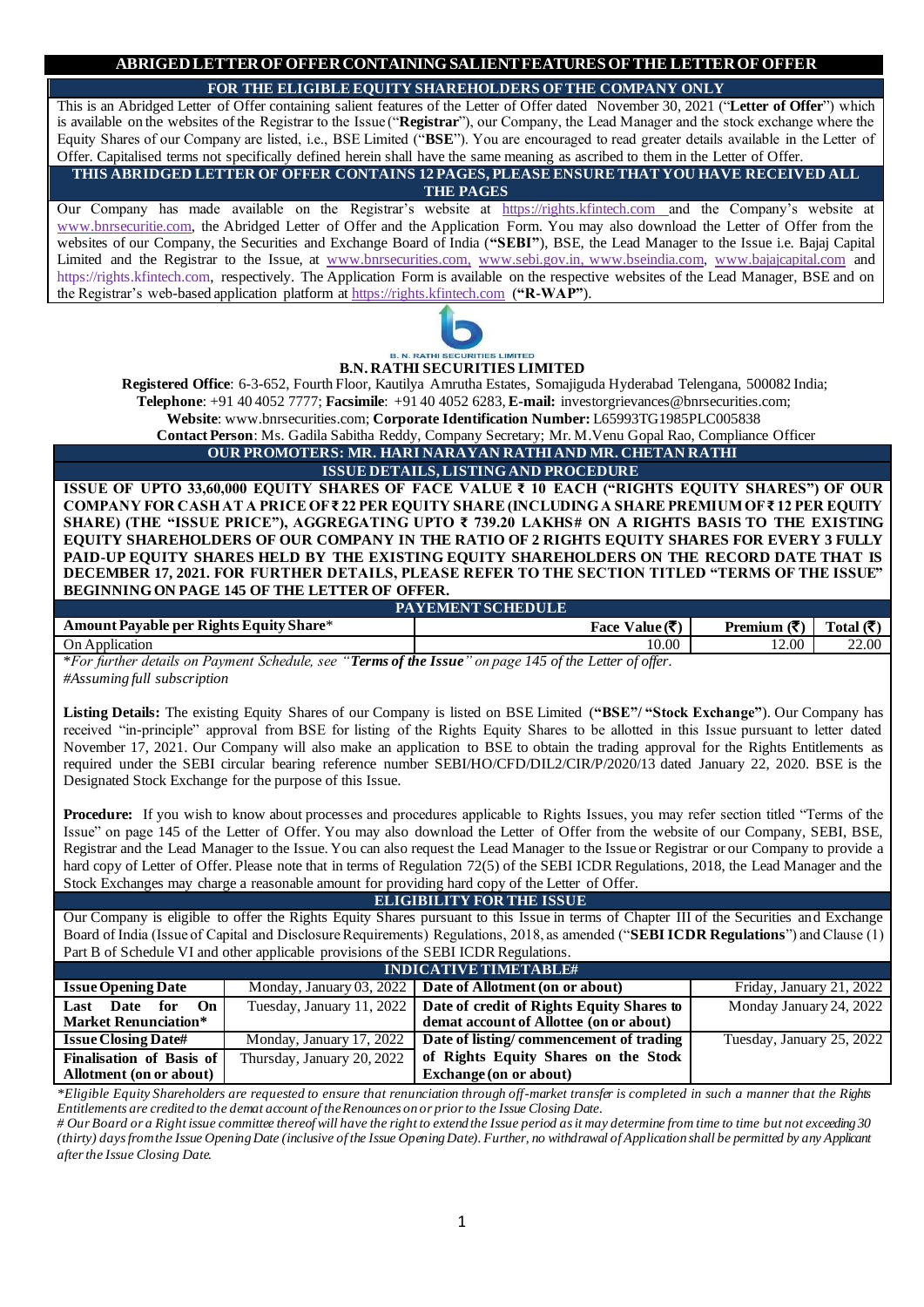# **NOTICE TO INVESTORS**

Our Company is undertaking this Issue on a rights basis to the Eligible Equity Shareholders and the Letter of Offer, this Abridged Letter of Offer, the Application Form, the Rights Entitlement Letter and other applicable Issue material (collectively, the " **Issue Materials**") will be sent/ dispatched only to the Eligible Equity Shareholders who have provided Indian address and who are located in jurisdictions where the offer and sale of the Rights Entitlement and the Rights Equity Shares are permitted under laws of such jurisdiction and does not result in and may not be construed as, a public offering in such jurisdictions. In case such Eligible Equity Shareholders have provided their valid e-mail address, the Issue Materials will be sent only to their valid e-mailaddress and in case such Eligible Equity Shareholders have not provided their e-mail address, then the Issue Materials will be dispatched, on a reasonable effort basis, to the Indian addresses provided by them. Those overseas shareholders who do not update our records with their Indian address or the address of their duly authorized representative in India, prior to the date on which we propose to dispatch the Issue Materials, shall not be sent any Issue materials. Further, the Letter of Offer will be provided through e-mail by the Registrar on behalf of our Company to the Eligible Equity Shareholders who have provided their Indian addresses to our Company and who make a request in this regard. Investors can also access the Letter of Offer, the Abridged Letter of Offer and the Application Form from the websites of the Registrar, our Company, the Lead Manager, and the Stock Exchanges, and on R-WAP, subject to the applicable law.

# **NO OFFER IN THE UNITED STATES**

The Rights Entitlements and the Rights Equity Shares have not been and will not be regist ered under the Securities Act or the securities laws of any state of the United States and may not be offered or sold in the United States of America or the territories or possessions thereof ("**United States**"), except in a transaction not subject to, or exempt from, the registration requirements of the Securities Act and applicable state securities laws. The offering to which the Letter of Offer relates is not, and under no circumstances is to be construed as, an offering of any Rights Equity Shares or Rights Entitlement for sale in the United States or as a solicitation therein of an offer to buy any of the Rights Equity Shares or Rights Entitlement. There is no intention to register any portion of the Issue or any of the securities described herein in the United States or to conduct a public offering of securities in the United St ates. Accordingly, theLetter of Offer/ Letter of Offer / Abridged Letter of Offer and the enclosed Application Form and Rights Entitlement Letters should not be forwarded to or transmitted in or into the United States at any time.

# **GENERAL RISKS**

Investments in equity and equity-related securities involve a degree of risk and investors should not invest any funds in the Issue unless they can afford to take the risk of losing their entire investment. Investors are advised to read the risk factors carefully before taking an investment decision in the Issue. For taking an investment decision, investors must rely on their own examination of our Company and the Issue, including the risks involved. The Rights Equity Shares in the Issue have not been recommended or approved by the Securities and Exchange Board of India ("**SEBI**"), nor does SEBI guarantee the accuracy or adequacy of the contents of the Letter of Offer. Specific attention of the investors is invited to the section titled "Risk Factors" on page 16 of Letter of Offer and on page 04 of this Abridged Letter of Offer.

| <b>Name of the Lead Manager</b>  | <b>Bajaj Capital Limited</b>                                                                  |  |  |  |
|----------------------------------|-----------------------------------------------------------------------------------------------|--|--|--|
| and Contact Details              | Mezzanine Floor, Bajaj House, 97,                                                             |  |  |  |
|                                  | Nehru Place, New Delhi-110019, India                                                          |  |  |  |
|                                  | Tel No: 011-41693000; 011-67000000                                                            |  |  |  |
|                                  | Contact Person: P. Balraj                                                                     |  |  |  |
|                                  | Email: info@bajajcapital.com; Website: www.bajajcapital.com                                   |  |  |  |
|                                  | SEBI Registration Number: INM000010544                                                        |  |  |  |
| Name of the Registrar to         | KFin Technologies Private Limited,                                                            |  |  |  |
| the Issue and Contact            | Selenium, Tower-B, Plot No. 31 & 32, Financial district, Nanakramguda, Serilingampally, Karvy |  |  |  |
| <b>Details</b>                   | Selenium, Mandal, Hyderabad, Telangana, 500032                                                |  |  |  |
|                                  | Tel No: +91 40 - 671 62222/18003454001; Fax No: +91 40 - 23431551                             |  |  |  |
|                                  | Email: einward.ris@karvy.com; Website: www.kfintech.com                                       |  |  |  |
|                                  | Investor Grievance Email: bnrsecurities.rights@kfintech.com                                   |  |  |  |
|                                  | Contact Persons: Mr. M. Muralikrishna                                                         |  |  |  |
|                                  | SEBI Registration Number: INR000000221                                                        |  |  |  |
|                                  | CIN: U72400TG2017PTC117649                                                                    |  |  |  |
| <b>Name of Statutory Auditor</b> | Seshachalam & Co.                                                                             |  |  |  |
|                                  | <b>Chartered Accountants</b>                                                                  |  |  |  |
|                                  | $1-11-256$ , Street No.1,                                                                     |  |  |  |
|                                  | Wall Street Plaza, 6th Floor, Lane Adjacent to Airport, Begumpet Hyderabad - 500 016.         |  |  |  |
|                                  | Tel: +91 40 - 2789 7172/73; Fax: NA.                                                          |  |  |  |
|                                  | Email: sesco@sesco.in; Website: www.sesco.in                                                  |  |  |  |
|                                  | Contact Person: T. Bharadwaj                                                                  |  |  |  |
|                                  | <b>Membership Number: 201042</b>                                                              |  |  |  |
|                                  | Firm Registration No. 003714S                                                                 |  |  |  |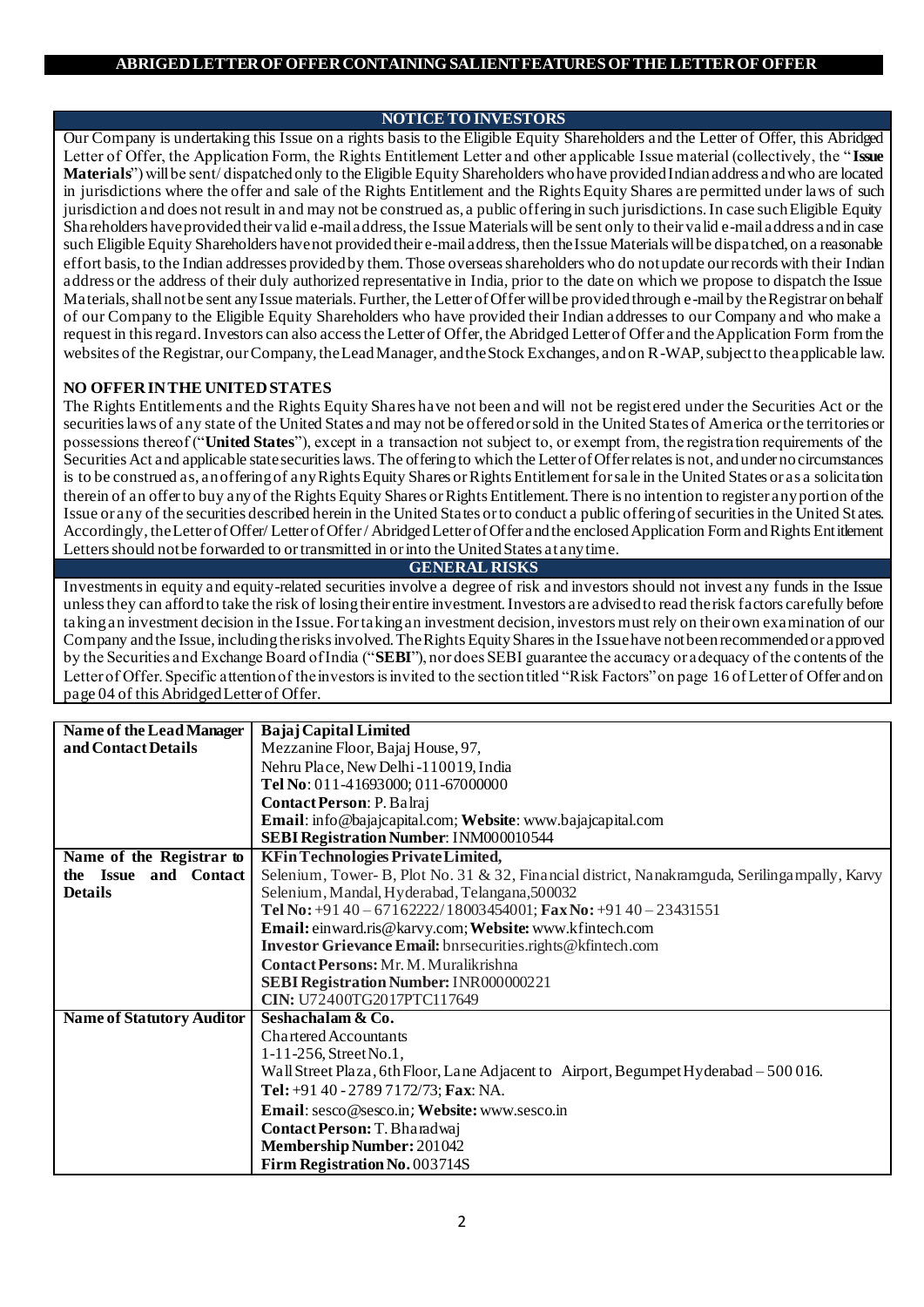| <b>Self-Certified</b>             | <b>Syndicate</b> |    |                                           | The list of banks that have been notified by SEBI to act as SCSBs for the ASBA process is provided  |    |     |             |
|-----------------------------------|------------------|----|-------------------------------------------|-----------------------------------------------------------------------------------------------------|----|-----|-------------|
| <b>Bankers</b>                    |                  | at | the                                       | website                                                                                             | ot | the | <b>SEBI</b> |
|                                   |                  |    |                                           | https://www.sebi.gov.in/sebiweb/other/OtherAction.do?doRecognised=yes and updated from time         |    |     |             |
|                                   |                  |    |                                           | to time. For details on Designated Branches of SCSBs collecting the Application Forms, refer to the |    |     |             |
|                                   |                  |    |                                           | website of the SEBI https://www.sebi.gov.in/sebiweb/other/OtherAction.do?doRecognised=yes. On       |    |     |             |
|                                   |                  |    |                                           | Allotment, the amount will be unblocked and the account will be debited only to the extent required |    |     |             |
|                                   |                  |    |                                           | to pay for the Rights Equity Shares Allotted.                                                       |    |     |             |
| <b>Banker to the Issue/Refund</b> |                  |    | Kotak Mahindra Bank Limited               |                                                                                                     |    |     |             |
| <b>Bank</b>                       |                  |    | 2nd Floor, 27BKC, Plot No. C-27, G Block, |                                                                                                     |    |     |             |
|                                   |                  |    | Bandra Kurla Complex, Bandra (East),      |                                                                                                     |    |     |             |
|                                   |                  |    | Mumbai 400051, India                      |                                                                                                     |    |     |             |
|                                   |                  |    | Tel No: +91 022 66056588; Fax No: NA      |                                                                                                     |    |     |             |
|                                   |                  |    |                                           | Email: cmsipo@kotak.com; Website: www.kotak.com                                                     |    |     |             |
|                                   |                  |    |                                           | Contact Persons: Mr. Prashant Sawant/Mr. Amit Gupta                                                 |    |     |             |
|                                   |                  |    |                                           | SEBI Registration Number: INBI00000927                                                              |    |     |             |

### **1. Summary of our Business**

We are a financial services company based in South India that offers financial products and services. Over the years, from being primarily a Telangana/Andhra Pradesh centric broking firm, we have transformed ourselves by establishing presence into other states in India. As on September 30, 2021, we had 4 branches and 400 business associates across the states of Telangana, Andhra Pradesh, Tamil Nadu, Maharashtra, Rajasthan and Gujarat having over 45,803 retail clients.

For further details, see "*Our Business*" on page 57 of the Letter of Offer.

### **2. Summary of the Objects of the Issue and Means of Finance**

Our Company intends to utilize the gross proceeds raised through the Issue for the following objects to Enhance the margin mo ney maintained with the exchanges, Meet expenses of the Issue, and General corporate purposes.

The details of the proceeds from the Issue are summarised in the following table:

|     | <b>Particulars</b>                                  | Amount $(\bar{z}$ in lakhs) |
|-----|-----------------------------------------------------|-----------------------------|
| (A) | Gross proceeds of the Rights Issue*                 | 739.20                      |
|     | Less: Expenses of the Issue (approx.)               | 45.00                       |
|     | Net proceeds of the Rights Issue                    | 694.20                      |
| (B) | Utilization of the net proceeds of the Rights Issue |                             |
|     | (a) Enhance the margin money with the Exchanges     | 530.00                      |
|     | (b) General Corporate Purpose                       | 164.20                      |
|     | Sub-Total                                           | 694.20                      |

*\*\*Assuming full subscription and Allotment with respect to the Right Equity shares.*

*\*The issue size will not exceed ₹739.20 lakhs. If there is any reduction in the amount on account of or at the time of finalisation of basis of allotment, the same will be adjusted against General Corporate Purpose.*

### **Schedule of Implementation and Deployment of Funds**

As estimated by our management, the entire proceeds received from the issue would be utilized during FY 2021-22.

## **Means of Finance**

The fund requirements set out above are proposed to be entirely funded from the Net Proceeds. Accordingly, we confirm that there are no requirements to make firm arrangements of finance under Regulation 62(1)(c) of the SEBI ICDR Regulations through verifiable means towards 75% of the stated means of finance, excluding the amount to be raised to be issue. For further details, see "*Object of the Issue*" on page 41 of the Letter of Offer.

## **3. Monitoring Agency**

As the issue size is below Rs. 100 crores, no monitoring agency has been appointed.

### **4. Shareholding Pattern of our Company**

Shareholding Pattern of the Equity Shares of our Company as per the last filing with the Stock Exchange, i.e., as on Septembe r 30, 2021 is available on the website of BSE<https://www.bseindia.com/stock-share-price/bnrathi-securities-ltd/bnrsec/523019/shareholding-pattern/>.

The statement showing holding of Equity Shares of persons belonging to the category "Promoter and Promoter Group" including the details of lock-in, pledge of and encumbrance thereon, as on September 30, 2021, can be accessed on the website of the BSE [\(www.bseindia.com\)](http://www.bseindia.com/).

The statement showing holding of securities (including Equity Shares, warrants, convertible securities) of persons belonging to the category "Public" including Equity Shareholders holding more than 1% of the total number of Equity Shares as on September 30, 2021, as well as details of shares which remain unclaimed for public can be accessed on the website of the BSE (www.bseindia.com)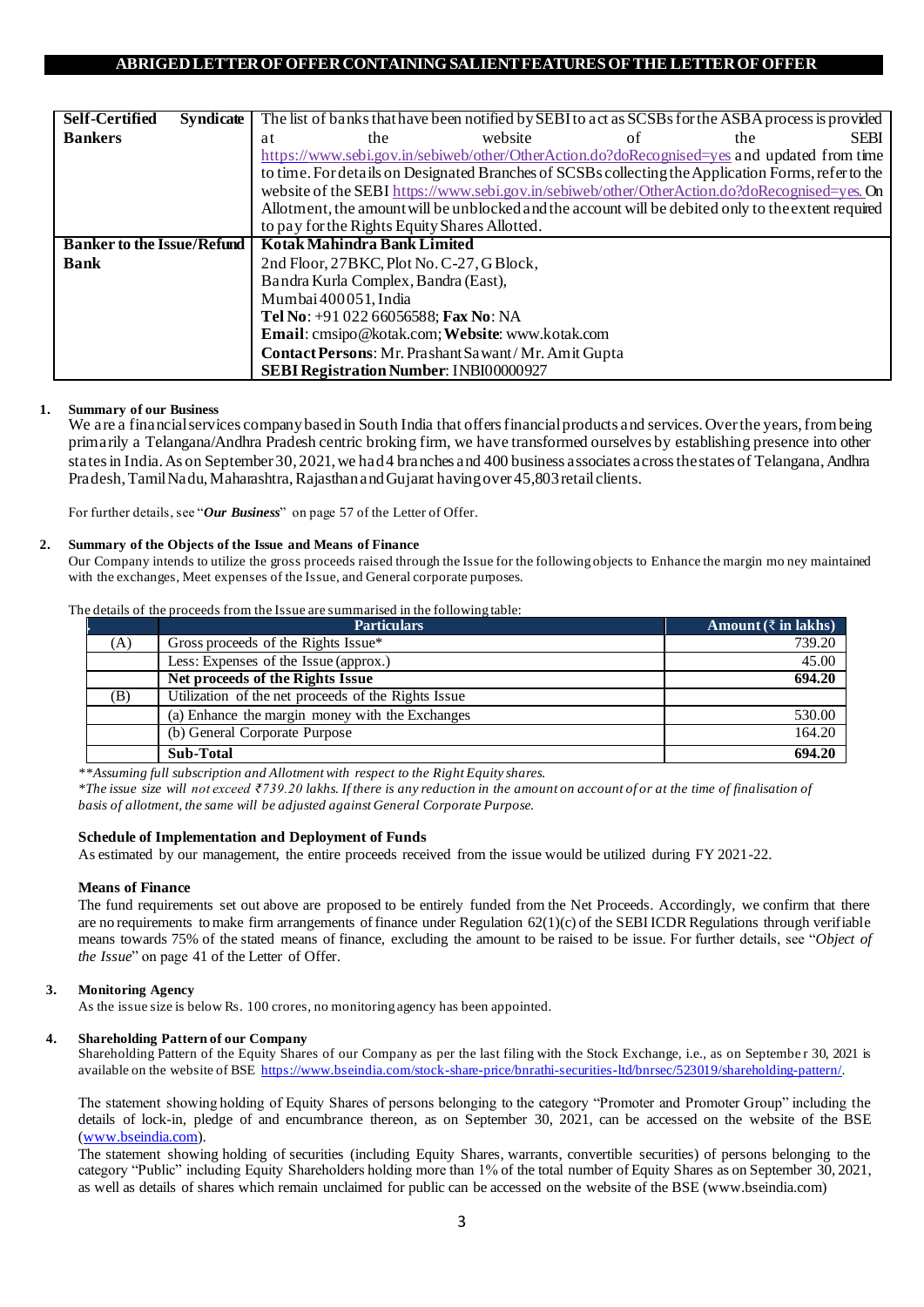#### **5. Board of Directors**

| Sr. No.        | board of Directors<br><b>Name</b> | <b>Designation</b>                                                       | <b>Other Directorships</b>                                                                                                                                                                                                                                                                                                           |
|----------------|-----------------------------------|--------------------------------------------------------------------------|--------------------------------------------------------------------------------------------------------------------------------------------------------------------------------------------------------------------------------------------------------------------------------------------------------------------------------------|
| 1.             | Sri. Laxminiwas Sharma            | Chairman<br>• NSL Textiles Limited<br>• Chavala Ventures Private Limited |                                                                                                                                                                                                                                                                                                                                      |
| 2.             | Sri. Hari Narayan Rathi           | Managing Director                                                        | • B.N. Rathi Comtrade Private Limited<br>• B.N. Rathi Industries Private Limited<br>• Mahesh Vidya Bhavan Limited                                                                                                                                                                                                                    |
| 3.             | Sri. Chetan Rathi                 | Whole-time<br><b>Director</b><br>Cum CFO                                 | • B.N. Rathi Comtrade Private Limited<br>• B.N. Rathi Industries Private Limited                                                                                                                                                                                                                                                     |
| 4.             | Sri. Harishchandra Prasad Kanuri  | <b>Independent Director</b>                                              | • Green Park Hotels and Resorts Limited<br>• K L N Holdings Private Limited<br>• Keerthi Industries Limited<br>Lakshmi Finance & Industrial Corporation Limited<br>• Hyderabad Flextech Limited<br>• Keerthi Industries Limited<br>• L-Pack Polymers Limited<br>• Survalata Spinning Mills Limited<br>• Kapil Motors Private Limited |
| 5 <sub>1</sub> | Smt. Shanti Sree Bolleni          | <b>Independent Director</b>                                              | • Nava Bharat Ventures Limited<br>Hariom Pipe Industries Limited<br>$\bullet$<br>Tukaram & Co LLP                                                                                                                                                                                                                                    |

For further details of our Board of Directors, see "*Our Management*" on page 67 of the Letter of Offer.

### **6. Neither our Company, nor our Promoters or our Directors have been or are identified as wilful defaulters.**

#### **7. Financial Statement Summary**

A summary of our Company's audited Consolidated Financial Results for the year ended March 31, 2021 and limited review re sults for the Six months period ended September 30, 2021 is stated as below;- *(Rs. In Lakhs)*

|                                                 |                                                           | (Ks. In Lakhs)        |
|-------------------------------------------------|-----------------------------------------------------------|-----------------------|
| <b>Particulars</b>                              | Six months period ended 30 <sup>th</sup> September, 2021* | <b>March 31, 2021</b> |
| Total income from operations (net)              | 1431.49                                                   | 2343.17               |
| Profit before extraordinary items and tax       | 342.08                                                    | 531.95                |
| <b>Profit after Tax and extraordinary items</b> | 257.34                                                    | 363.69                |
| <b>Equity Share Capital</b>                     | 504.00                                                    | 504.00                |
| <b>Reserve and Surplus</b>                      | 2175.47                                                   | 1978.60               |
| <b>Net Worth</b>                                | 2679.47                                                   | 2482.60               |
| <b>Basic Earnings per Equity Share</b>          | 5.11                                                      | 7.22                  |
| <b>Diluted Earnings per Equity Share</b>        | 5.11                                                      | 7.22                  |
| <b>Return on Net worth <math>(\% )</math></b>   | 9.60                                                      | 14.65                 |

*\*Not annualised*

### **8. Internal Risk Factors**

The below mentioned are top 5 risk factors as per Letter of Offer

- a. We face significant competition in our businesses, which may limit our growth and prospects.
- b. There are operational risks associated with the financial services industry which, if materialise, may have an adverse effect on our business, financial condition, cash flows, results of operations and prospects.
- c. The objects of the Issue for which funds are being raised have not been appraised by any bank or financial institution. The deployment of funds is entirely at the discretion of our management and as per the details mentioned in the section titled "Objects of the Issue".
- d. Our operations are significantly located in Telangana, Andhra Pradesh, Tamil Nadu, Rajasthan, Gujarat and Maharashtra region and failure to expand our operations may restrict our growth and adversely affect our business.
- e. All of our offices including our Registered and Corporate Offices, are held by us on lease or leave and license.

For further details, see "*Risk Factors*" on page 16of the Letter of Offer.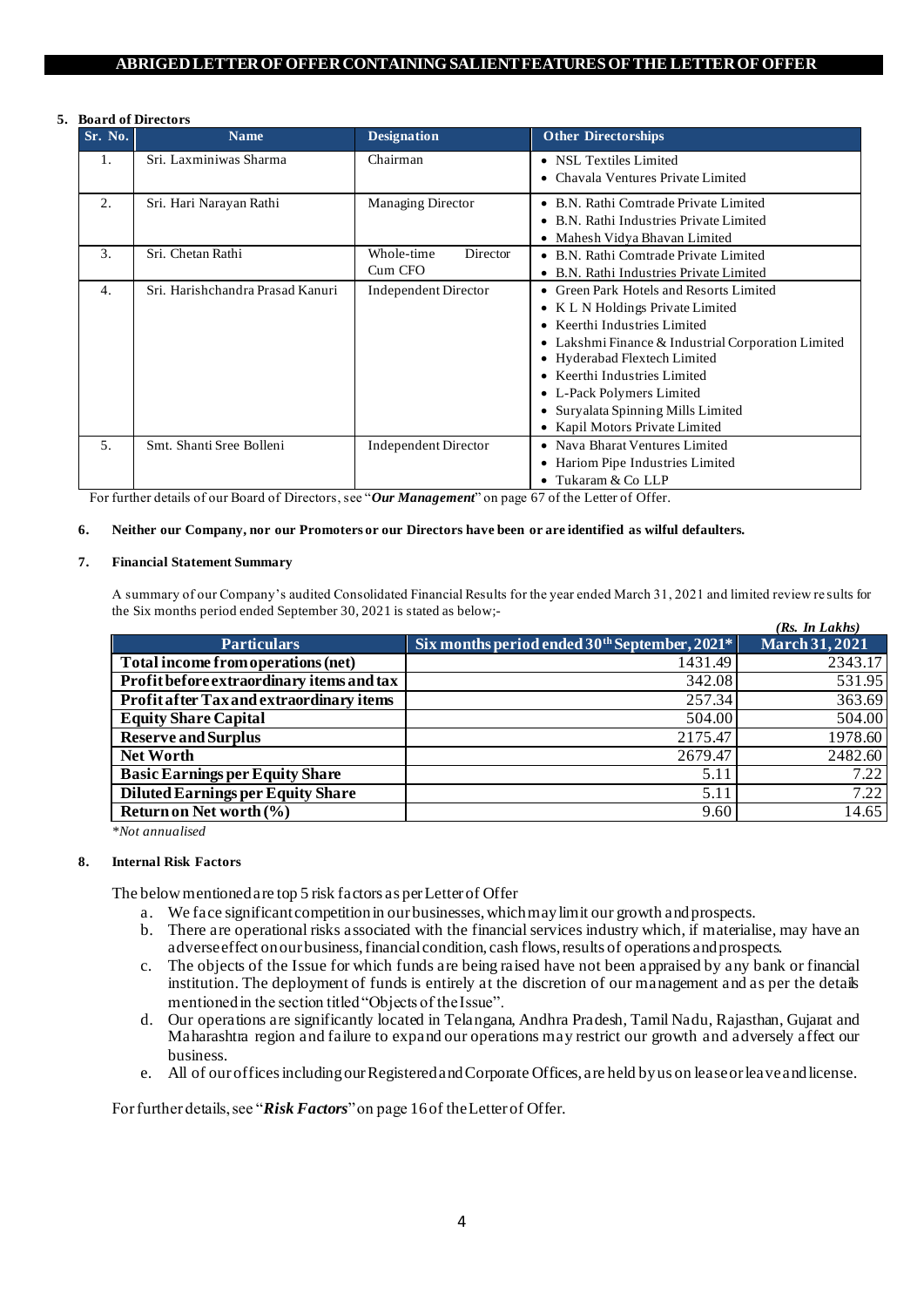# **9. Summary of Outstanding Litigation**

A summary of the pending tax proceedings and other material litigations involving our Company is provided below:-

| <b>Type of Proceedings</b>                                   | <b>Number of cases</b> | Amount (in $\bar{z}$ ) |
|--------------------------------------------------------------|------------------------|------------------------|
| <b>Cases against our Company</b>                             |                        |                        |
| Issues involving moral turpitude or criminal liability       |                        |                        |
| Material violations of Statutory Regulations                 |                        |                        |
| Economic Offences against the Company                        |                        |                        |
| Tax proceedings:                                             |                        |                        |
| E-Proceedings<br>a.                                          | 3                      | N.A.                   |
| b. Defaults in the payment of Income Tax                     | $\overline{3}$         | 51,88,308              |
| <b>Tax Deducted at Source</b><br>$\mathbf{c}$ .              | 1                      | 99,930.00              |
| Other pending matters which, if they result in an adverse    |                        |                        |
| outcome would materially and adversely affect the operations |                        |                        |
| or the financial position of our Company:                    |                        |                        |
| By our Company                                               | 1                      | N.A.                   |
| <b>Cases against our Promoters</b>                           |                        |                        |
| Issues involving moral turpitude or criminal liability       |                        |                        |
| Material violations of Statutory Regulations                 |                        |                        |
| Economic Offences against our Promoters                      |                        |                        |
| Tax proceedings:                                             |                        |                        |
| E-Proceedings<br>a.                                          | 4                      | N.A.                   |
| b. Defaults in the payment of Income Tax                     | $\overline{2}$         | 64,677                 |
| <b>Tax Deducted at Source</b><br>$\mathbf{c}$ .              |                        |                        |
| Other pending matters which, if they result in an adverse    |                        |                        |
| outcome would materially and adversely affect the            |                        |                        |
| operations or the financial position of our Company          |                        |                        |
| <b>Cases against our Subsidiary Company</b>                  |                        |                        |
| Issues involving moral turpitude or criminal liability       |                        |                        |
| Material violations of Statutory Regulations                 |                        |                        |
| Economic Offences a gainst our Subsidiary Company            |                        |                        |
| Tax proceedings                                              |                        |                        |
| E-Proceedings<br>a.                                          | 3                      | N.A.                   |
| b. Defaults in the payment of Income Tax                     |                        |                        |
| <b>Tax Deducted at Source</b><br>$\mathbf{c}$ .              | 1                      | $\overline{170}$       |
| Other pending matters which, if they result in an adverse    |                        |                        |
| outcome would materially and adversely affect the            |                        |                        |
| operations or the financial position of our Company          |                        |                        |

For further details, please refer the chapter titled "*Outstanding Litigation and Material Developments*" on page 135 of the Letter of Offer.

# **10. Terms of the Issue**

## **Procedure for Application**

*In accordance with Regulation 76 of the SEBI ICDR Regulations, SEBI Rights Issue Circulars and ASBA Circulars, all Investors desiring to make an Application in this Issue are mandatorily required to use either the ASBA process or the optional mechanism instituted. Investors should carefully read the provisions applicable to such Applications before making their Application through ASBA or the optional mechanism. Kindly note that the R-WAP mechanism is available only for Resident Individual Investors. Kindly note that Non-Resident Investors cannot apply in this Issue using the R-WAP facility, and therefore will have to apply through ASBA mode. Further, the resident Eligible Equity Shareholders holding Equity Shares in physical form as on the Record Date can apply for this Issue through ASBA facility or R-WAP. For details of procedure for application by the resident Eligible Equity Shareholders holding Equity Shares in physical form as on the Record Date, see "Procedure for Application by Resident Eligible Equity Shareholders holding Equity Shares in physical form" on page 163 of the Letter of Offer.*

The Application Form can be used by the Investors, Eligible Equity Shareholders as well as the Renouncees, to make Applications in this Issue basis the Rights Entitlements credited in their respective demat accounts or demat suspense escrow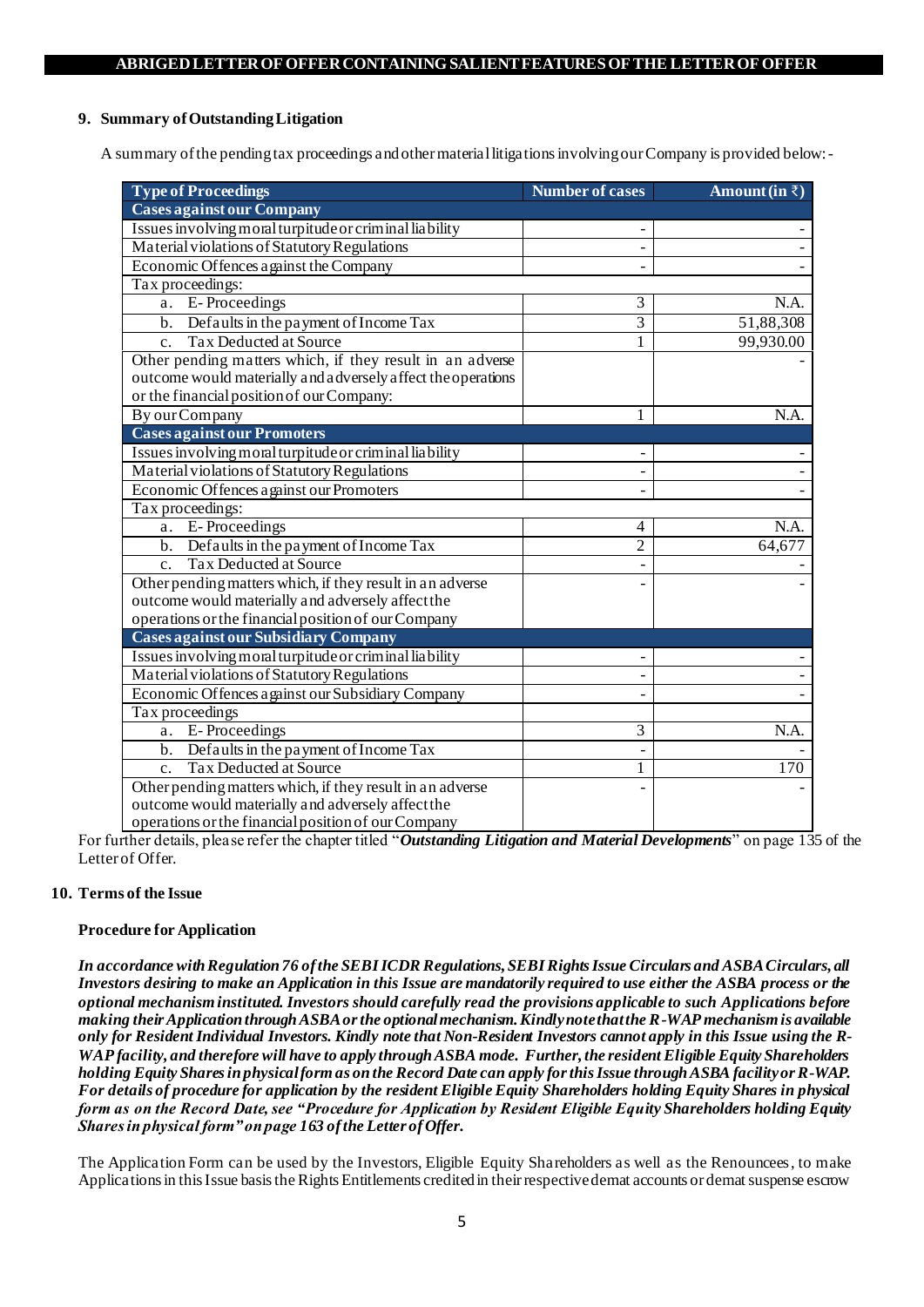account, as applicable. Please note that one single Application Form shall be used by the Investors to make Applications for all Rights Entitlements available in a particular demat account or entire respective portion of the Rights Entitlements in the demat suspense escrow account in case of resident Eligible Equity Shareholders holding shares in physical form as on Record Date and applying in this Issue, as applicable.

In case of Investors who have provided details of demat account in accordance with the SEBI ICDR Regulations, such Investors will have to apply for the Rights Equity Shares from the same demat account in which they are holding the Rights Entitlements and in case of multiple demat accounts, the Investors are required to submit a separate Application Form for each demat account. Investors may accept this Issue and apply for the Rights Equity Shares (i) submitting the Application Form to the Designated Branch of the SCSB or online/electronic Application through the website of the SCSBs (if made available by such SCSB) for authorising such SCSB to block Application Money payable on the Application in their respective ASBA Accounts, or (ii) filling the online Application Form available on RWAP platform available at  $\frac{\text{https://right.s.}$  Kfintech.com and make online payment using the internet banking or UPI facility from their own bank account thereat. Prior to making an Application, such Investors should enable the internet banking or UPI facility of their respective bank accounts and such Investors should ensure that the respective bank accounts have sufficient funds. Please note that Applications made with payment using third party bank accounts are liable to be rejected.

Investors are also advised to ensure that the Application Form is correctly filled up stating therein, (i) the ASBA Account (in case of Application through ASBA process) in which an amount equivalent to the amount payable on Application as stated in the Application Form will be blocked by the SCSB; or (ii) the requisite internet banking or UPI details (in case of Application through R-WAP which is available only for Resident Individual Investors).

**Applicants should note that they should verify carefully fill-in their depository account details and PAN number in the Application Form or while submitting application through online/electronic Application through the website of the SCSBs (if made available by such SCSB) and R-WAP. Incorrect depository account details or PAN number could lead to rejection of the Application. For details see** "*Terms of the Issue - Grounds for Technical Rejection***" on page 168 of the Letter of Offer. Our Company, the Lead Manager, the Registrar and the SCSB shall not be liable for any incorrect demat details provided by the Applicants.**

### **Procedure for Application through the ASBA process**

Investors desiring to make an Application in this Issue through ASBA process, may submit the Application Form to the Designated Branch of the SCSB or online/electronic Application through the website of the SCSBs (if made available by such SCSB) for authorizing such SCSB to block Application Money payable on the Application in their respective ASBA Accounts.

Investors should ensure that they have correctly submitted the Application Form, or have otherwise provided an authorisation to the SCSB, via the electronic mode, for blocking funds in the ASBA Account equivalent to the Application Money mentioned in the Application Form, as the case may be, at the time of submission of the Application.

## **Self-Certified Syndicate Banks**

For the list of banks which have been notified by SEBI to act as SCSBs for the ASBA process, please refer to https://www.sebi.gov.in/sebiweb/other/OtherAction.do?doRecognisedFpi=yes&intmId=34. For details on Designated Branches of SCSBs collecting the Application Form, please refer the above-mentioned link. Please note that subject to SCSBs complying with the requirements of SEBI Circular No. CIR/CFD/DIL/13/2012 dated September 25, 2012 within the periods stipulated therein, ASBA Applications may be submitted at the Designated Branches of the SCSBs, in case of Applications made through ASBA facility.

### **Procedure for Application through R-WAP:**

Resident Individual Investors, making an Application through R-WAP, shall make online payment using internet banking or UPI facility. Prior to making an Application, such Investors should enable the internet banking or UPI facility of their respective bank accounts and such Investors should ensure that the respective bank accounts have sufficient funds. Our Company, the Registrar and the Lead Manager shall not be responsible if the Application is not successfully submitted or rejected during Basis of Allotment on account of failure to be in compliance with the same. R-WAP facility will be operational from the Issue Opening Date. For risks associated with the R-WAP process, see "Risk Factor- The R-WAP payment mechanism facility proposed to be used for this issue may be exposed to risks, including risks associated with payment gateways" on page 25 of the Letter of Offer.

# **PLEASE NOTE THAT ONLY RESIDENT INDIVIDUAL INVESTORS CAN SUBMIT AN APPLICATION USING THE R-WAP. R-WAP FACILITY WILL BE OPERATIONAL FROM THE ISSUE OPENING DATE. FOR RISKS ASSOCIATED WITH THE R-WAP PROCESS, SEE "RISK FACTOR" ON PAGE NO. 25 OF THE LETTER OFFER -THE R-WAP PAYMENT MECHANISM FACILITY PROPOSED TO BE USED FOR THIS ISSUE MAY BE EXPOSED TO RISKS, INCLUDING RISKS ASSOCIATED WITH PAYMENT GATEWAYS" ON PAGE 25**

For guidance on the Application process through R-WAP and resolution of difficulties faced by the Investors, the Investors are advised to carefully read the frequently asked questions, visit the online/ electronic dedicated investor helpdesk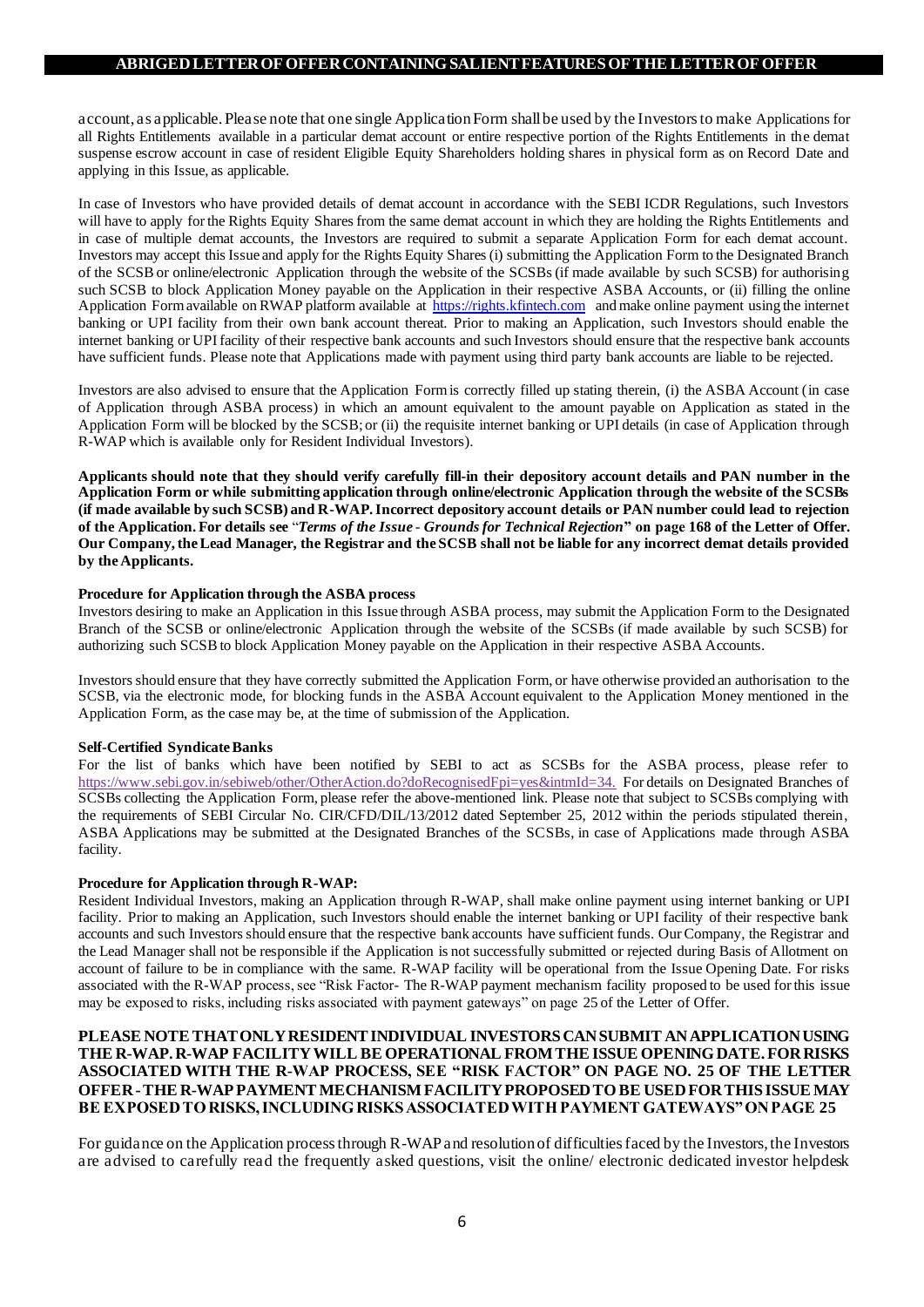[\(https://rights.kfintech.com\)](https://rights.kfintech.com/) or call helpline number (+91 40 67162222/18003094001) . For details, see "- Procedure for Application through the R-WAP" on page 157 of the Letter of Offer.

# **Applications on Plain Paper under ASBA process**

An Eligible Equity Shareholder who is eligible to apply under the ASBA process may make an Application to subscribe to this Issue on plain paper. An Eligible Equity Shareholder shall submit the plain paper Application to the Designated Branch of the SCSB for authorising such SCSB to block Application Money in the said bank account maintained with the same SCSB. Applications on plain paper will not be accepted from any address outside India.

Alternatively, Eligible Equity Shareholders may also use the Application Form available online on the websites of our Company, the Registrar to the Issue, the Stock Exchange, the Lead Manager or the R-WAP to provide requisite details.

Please note that the Eligible Equity Shareholders who are making the Application on plain paper shall not be entitled to renounce their Rights Entitlements and should not utilize the Application Form for any purpose including renunciation even if it is received subsequently.

# **PLEASE NOTE THAT APPLICATION ON PLAIN PAPER CANNOT BE SUBMITTED THROUGH R-WAP**

The application on plain paper, duly signed by the Eligible Equity Shareholder including joint holders, in the same order and as per specimen recorded with his bank, must reach the office of the Designated Branch of the SCSB before the Issue Closing Date and should contain the following particulars:

- Name of our Issuer, being B.N Rathi Securities Limited;
- Name and address of the Eligible Equity Shareholder including joint holders (in the same order and as per specimen recorded with our Company or the Depository);
- Registered Folio Number and DP and Client ID No.;
- Number of Equity Shares held as on Record Date;
- Allotment option preferred only Demat form;
- Number of Rights Equity Shares entitled to;
- Number of Rights Equity Shares applied for;
- Number of Additional Rights Equity Shares applied for, if any;
- Total number of Rights Equity Shares applied for within the Right Entitlements;
- Total amount paid at the rate of  $\bar{\tau}$  22/- per Rights Equity Share;
- Details of the ASBA Account such as the account number, name, address and branch of the relevant SCSB;
- In case of NR Eligible Equity Shareholders making an application with an Indian address, details of the NRE/FCNR/NRO Account such as the account number, name, address and branch of the SCSB with which the account is ma intained;
- Except for Applications on behalf of the Central or State Government, the residents of Sikkim and officials appointed by the courts, PAN of the Eligible Equity Shareholder and for each Eligible Equity Shareholder in case of joint names, irrespective of the total value of the Rights Equity Shares applied for pursuant to the Issue. Documentary evidence for exemption to be provided by the applicants;
- Authorisation to the Designated Branch of the SCSB to block an amount equivalent to the Application Money in the ASBA Account;
- Signature of the Eligible Equity Shareholder (in case of joint holders, to appear in the same sequence and order as they appear in the records of the SCSB);
- Additionally, all such Applicants are deemed to have accepted the following:

*"I/We understand that neither the Rights Entitlement nor the Rights Equity Shares have been, and will be, registered under the United States Securities Act of 1933, as amended ("US Securities Act") or any United States state securities laws, and may not be offered, sold, resold or otherwise transferred within the United States or to the territories or possessions thereof ("United States") or to, or for the account or benefit of a United States person as defined in the Regulation S of the US Securities Act ("Regulation S"). I/ we understand the Rights Equity Shares referred to in this application are being offered in India but not in the United States. I/ we understand the offering to which this application relates is not, and under no circumstances is to be construed as, an offering of any Rights Equity Shares or Rights Entitlement for sale in the United States, or as a solicitation therein of an offer to buy any of the said Rights Equity Shares or Rights Entitlement in the United States. Accordingly, I/ we understand this application should not be forwarded to or transmitted in or to the United States at any time. I/ we confirm that I/ we are not in the United States and understand that neither us, nor the Registrar, the Lead Manager or any other person acting on behalf of us will accept subscriptions from any person, or the agent of any person, who appears to be, or who we, the Registrar, the Lead Manager or any other person acting on behalf of us have reason to believe is a resident of the United States "U.S. Person" (as defined in Regulation S) or is ineligible to participate in the Issue under the securities laws of their jurisdiction.*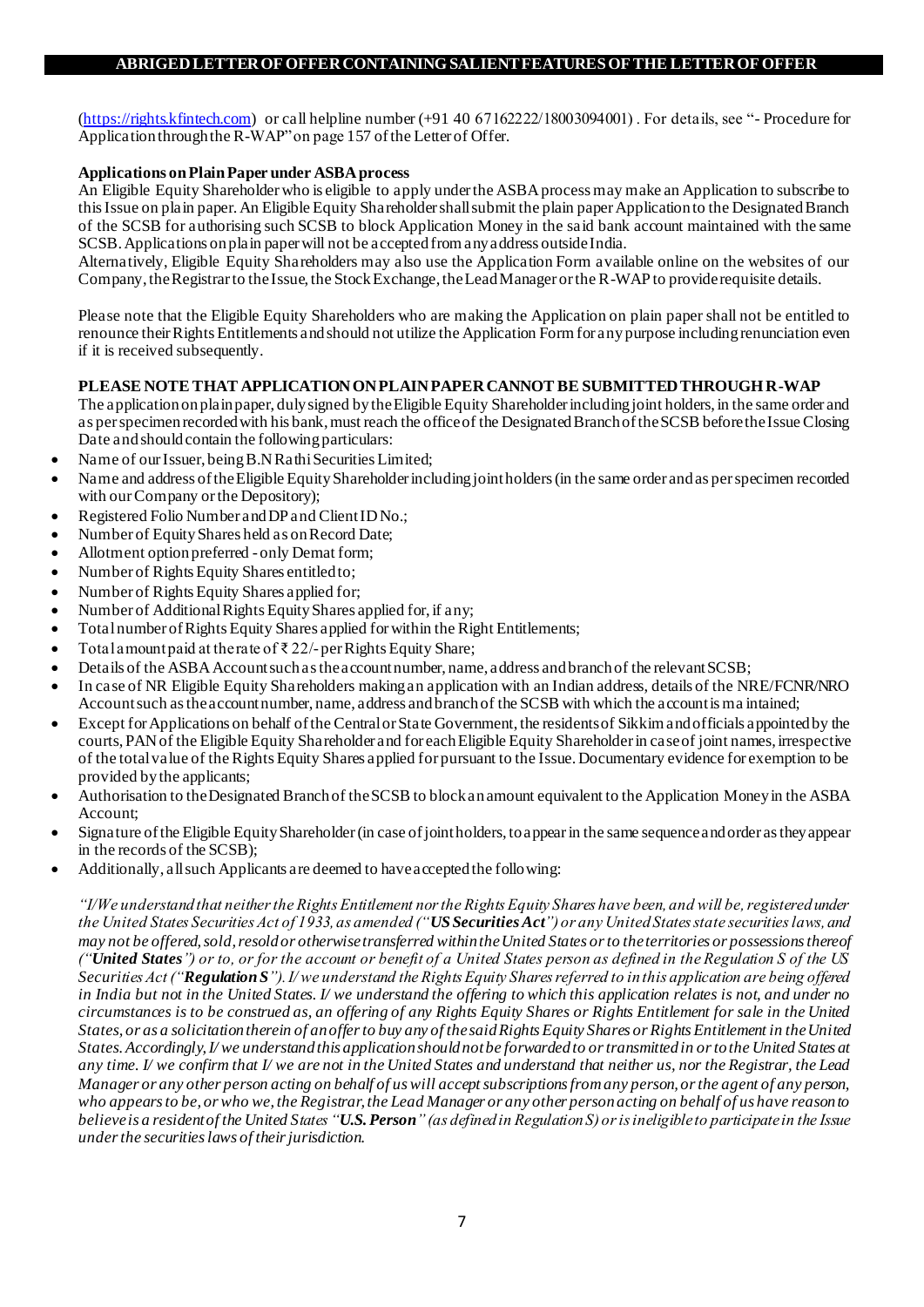*"I/ We will not offer, sell or otherwise transfer any of the Equity Shares which may be acquired by us in any jurisdiction or under any circumstances in which such offer or sale is not authorized or to any person to whom it is unlawful to make such offer, sale or invitation except under circumstances that will result in compliance with any applicable laws or regul ations. We satisfy, and each account for which we are acting satisfies, all suitability standards for investors in investments of the type subscribed for herein imposed by the jurisdiction of our residence.*

*I/ We understand and agree that the Rights Entitlement and Rights Equity Shares may not be reoffered, resold, pledged or otherwise transferred except in an offshore transaction in compliance with Regulation S, or otherwise pursuant to an exemption from, or in a transaction not subject to, the registration requirements of the US Securities Act.I/We (i) am/are, and the person, if any, for whose account I/we am/are acquiring such Rights Entitlement, and/or the Equity Shares, is/are outside the United States or a Qualified Institutional Buyer (as defined in the US Securities Act), and (ii) is/are acquiring the Rights Entitlement and/or the Equity Shares in an offshore transaction meeting the requirements of Regulation S or in a transaction exempt from, or not subject to, the registration requirements of the US Securities Act.*

*I/We acknowledge that the Company, the Lead Manager, their affiliates and others will rely upon the truth and accuracy of the foregoing representations and agreements."*

In cases where multiple Application Forms are submitted for Applications pertaining to Rights Entitlements credited to the same demat account or in demat suspense escrow account, including cases where an Investor submits Application Forms along with a plain paper Application, such Applications shall be liable to be rejected.

Investors are requested to strictly adhere to these instructions. Failure to do so could result in an Application being rejected, with our Company, Lead Manager and the Registrar not having any liability to the Investor. The plain paper Application format will be available on the website of the Registrar a[t https://rights](https://rights/).kfintech.com. Our Company, the Lead Manager and the Registrar shall not be responsible if the Applications are not uploaded by SCSB or funds are not blocked in the Investors' ASBA Accounts on or before the Issue Closing Date.

## **Procedure for Application by Eligible Equity Shareholders holding Equity Shares in physical form**

Resident Eligible Equity Shareholders, who hold Equity Shares in physical form as on Record Date and who have opened their demat accounts after the Record Date, shall adhere to following procedure for participating in this Issue:

- 1. The Eligible Equity Shareholders shall send a letter to the Registrar containing the name(s), address, e-mail address, contact details and the details of their demat account along with copy of self-attested PAN and self-attested client master sheet of their demat account either by e-mail, registered post, speed post, courier, or hand delivery or by uploading the said documents in the "Demat Account Registration" module available in the portal of the Registrar a[t https://rights.kfintech.com](https://rights.kfintech.com/) so as to reach to the Registrar no later than two Working Days prior to the Issue Closing Date;
- 2. The Registrar shall, after verifying the details of such demat account, transfer the Rights Entitlements of such Eligible Equity Shareholders to their demat accounts at least one day before the Issue Closing Date;
- 3. The remaining procedure for Application shall be same as set out in "Application on Plain Paper under ASBA process" beginning on page 160 of Letter of Offer
- 4. The Eligible Equity Shareholders can access the Application Form from:
	- Our Company a[t www.bnrsecurities.com](http://www.bnrsecurities.com/)
	- the Registrar to the Issue a[t https://rights.kfintech.com](https://rights.kfintech.com/)
	- the Lead Manager a[t www.bajajcapital.com](http://www.bajajcapital.com/)
	- the Stock Exchange a[t www.bseindia.com](http://www.bseindia.com/); and
	- the Registrar's web-based application platform a[t https://rights.kfintech.com](https://rights.kfintech.com/) **-**("R -WAP")

Eligible Equity Shareholders can also obtain the details of their respective Rights Entitlements from the website of the Registrar to the Issue [\(https://rights.kfintech.com](https://rights.kfintech.com/)) by entering their DP ID and Client ID or Folio Number (in case of Eligible Equity Shareholders holding Equity Shares in physical form) and such other credentials for validation of the identity of the shareholder, as may be required. The link for the same shall also be available on the website of our Company [\(www.bnrsecurities.com](http://www.bnrsecurities.com/)).

5. The Eligible Equity Shareholders shall, on or before the Issue Closing Date, (i) submit the Application Form to the Designated Branch of the SCSB or online/electronic Application through the website of the SCSBs (if made available by such SCSB) for authorising such SCSB to block Application Money payable on the Application in their respective ASBA Accounts, or (ii) fill the online Application Form available on R-WAP and make online payment using their internet banking or UPI facility from their own bank account thereat.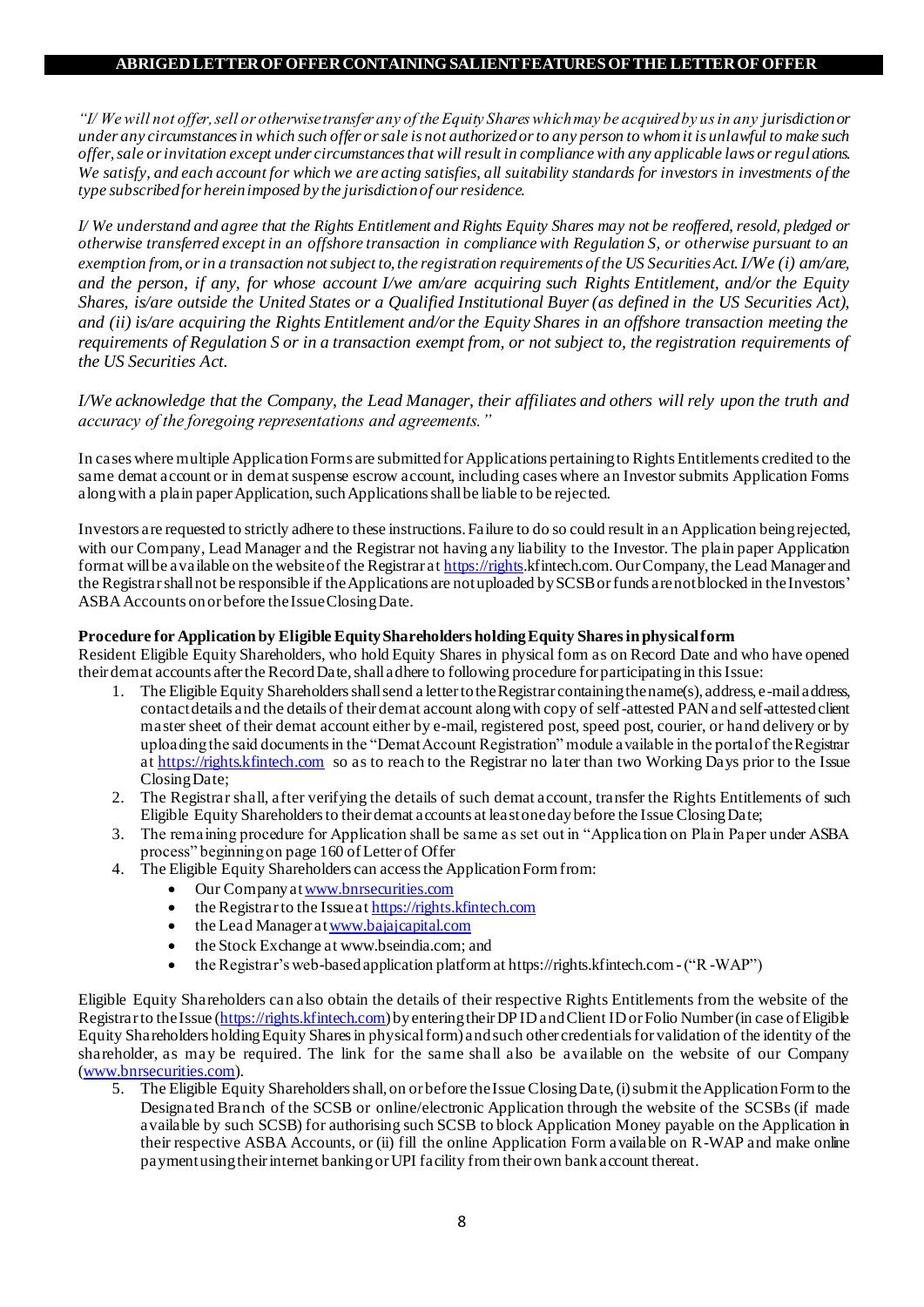In accordance with the SEBI circular SEBI/HO/CFD/DIL2/CIR/P/2020/13 dated January 22, 2020, the resident Eligible Equity Shareholders, who hold Equity Shares in physical form as on Record Date shall be required to provide their demat account details to our Company or the Registrar to the Issue for credit of REs not later than two working days prior to issue closing date, such that credit of REs in their demat account takes place at least one day before issue closing date, thereby enabling them to renounce their Rights Entitlements through Off Market Renunciation.

### **PLEASE NOTE THAT THE ELIGIBLE EQUITY SHAREHOLDERS, WHO HOLD EQUITY SHARES IN PHYSICAL FORM AS ON RECORD DATE AND WHO HAVE NOT FURNISHED THE DETAILS OF THEIR RESPECTIVE DEMAT ACCOUNTS TO THE REGISTRAR OR OUR COMPANY AT LEAST TWO WORKING DAYS PRIOR TO THE ISSUE CLOSING DATE, SHALL NOT BE ELIGIBLE TO MAKE AN APPLICATION FOR RIGHTS EQUITY SHARES AGAINST THEIR RIGHTS ENTITLEMENTS WITH RESPECT TO THE EQUITY SHARES HELD IN PHYSICAL FORM.**

### **Rights Entitlement Ratio**

The Rights Equity Shares are being offered on a rights basis to the Eligible Equity Shareholders in the ratio of 2 (two) Rights Equity Share(s) for every 3 (three) Equity Share(s) held on the Record Date.

#### **Fractional Entitlements**

The Rights Equity Shares are being offered on a rights basis to Eligible Equity Shareholders in the ratio of 2 (two) Rights Equity Share(s) for every 3 (three) Equity Share(s) held on the Record Date. For Rights Equity Shares being offered on a rights basis under the Issue, if the shareholding of any of the Eligible Equity Shareholders is less than 2(two) Equity Shares or is not in the multiple of 1 (One Equity Share), the fractional entitlement of such Eligible Equity Shareholders shall be ignored in the computation of the Rights Entitlement. However, the Eligible Equity Shareholders whose fractional entitlements are being ignored as above will be given preferential consideration for the Allotment of one Additional Rights Equity Share each if they apply for Additional Rights Equity Shares over and above their Rights Entitlement.

### *Credit of Rights Entitlements in demat accounts of Eligible Equity Shareholders:*

In accordance with Regulation 77A of the SEBI ICDR Regulations read with the SEBI Rights Issue Circular, the credit of Rights Entitlements and Allotment of Rights Equity Shares shall be made in dematerialized form only. Prior to the Issue Opening Date, our Company shall credit the Rights Entitlements to (i) the demat accounts of the Resident Eligible Equity Shareholders holding the Equity Shares in dematerialised form; and (ii) a demat suspense escrow account (namely, "**B N RATHI SECURITIES LIMITED UNCLAIMED SECURITIES SUSPENSE ACCOUNT**") will be opened by our Company, for the Resident Eligible Equity Shareholders which would comprise Rights Entitlements relating to (a) Equity Shares held in a demat suspense account pursuant to Regulation 39 of the SEBI Listing Regulations; or (b) Equity Shares held in the account of IEPF authority; or (c) the demat accounts of the Resident Eligible Equity Shareholder which are frozen or suspended for debit or credit or details of which are unavailable with our Company or with the Registrar on the Record Date; or (d) Equity Shares held by Eligible Equity Shareholders in physical form as on Record Date where details of demat accounts are not provided by Eligible Equity Shareholders to our Company; (e) credit of the Rights Entitlements returned/reversed/failed; or (f) the ownership of the Equity Shares currently under dispute, including any court proceedings.

In this regard, our Company has made necessary arrangements with NSDL and CDSL for the crediting of the Rights Entitlements to the demat accounts of the Eligible Equity Shareholders in a dematerialized form. A separate ISIN for the Rights Entitlements shall be generated which is INE710D20010. The said ISIN shall remain frozen (for debit) until the Issue Opening Date. The said ISIN shall be suspended for transfer by the Depositories post the Issue Closing Date.

## **PLEASE NOTE THAT CREDIT OF THE RIGHTS ENTITLEMENTS IN THE DEMAT ACCOUNT DOES NOT,**  *PER SE***, ENTITLE THE INVESTORS TO THE RIGHTS EQUITY SHARES AND THE INVESTORS HAVE TO SUBMIT APPLICATION FOR THE RIGHTS EQUITY SHARES ON OR BEFORE THE ISSUE CLOSING DATE AND MAKE PAYMENT OF THE APPLICATION MONEY. FOR DETAILS, SEE "***TERMS OF THE ISSUE - PROCEDURE FOR APPLICATION***" ON PAGE 154 OF THE LETTER OF OFFER.**

### **Renunciation of Rights Entitlements**

The Investors may renounce the Rights Entitlements, credited to their respective demat accounts, either in full or in part (a) by using the secondary market platform of the Stock Exchange; or (b) through an off - market transfer, during the Renunciation Period. The Investors should have the demat Rights Entitlements credited/lying in his/her own demat account prior to the renunciation. The trades through On Market Renunciation and Off Market Renunciation will be settled by transferring the Rights Entitlements through the depository mechanism.

In accordance with the SEBI circular SEBI/HO/CFD/DIL2/CIR/P/2020/13 dated January 22, 2020, the resident Eligible Equity Shareholders, who hold Equity Shares in physical form as on Record Date shall be required to provide their demat account details to our Company or the Registrar to the Issue for credit of REs not later than two working days prior to issue closing date, such that credit of REs in their demat account takes place at least one day before issue closing date, thereby enabling them to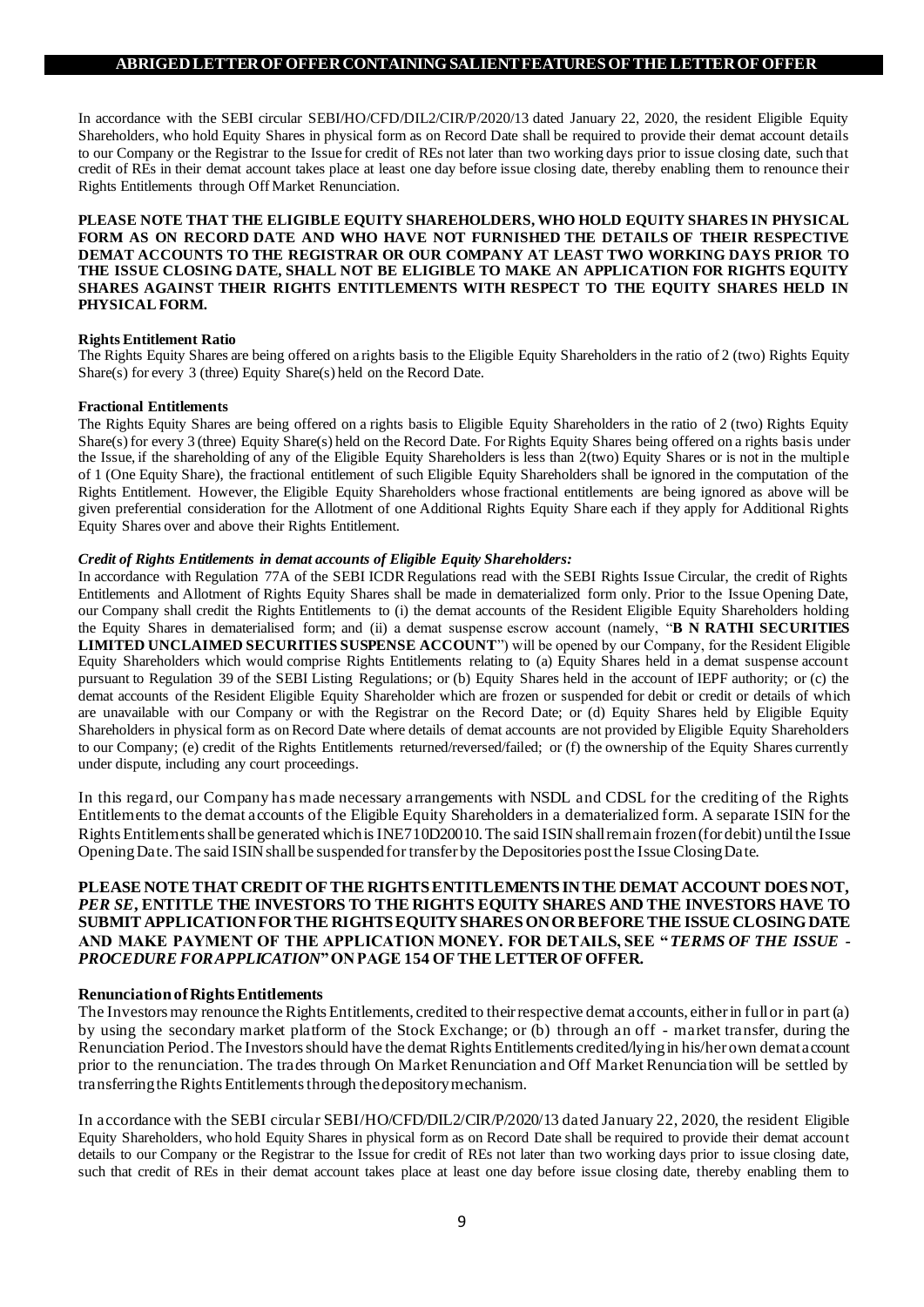renounce their Rights Entitlements through Off Market Renunciation. Such Eligible Equity Shareholders holding shares in physical form can update the details of their respective demat accounts on the website of the Registrar (i.e., [https://rights.kfintech.com](https://rights.kfintech.com/) ). Such Eligible Equity Shareholders can make an Application or renounce their entitlement only after the Rights Entitlements are credited to their respective demat accounts. For details, see "*Terms of the Issue - Procedure for Renunciation of Rights Entitlements* " on page 158 of the Letter of Offer.

### **PLEASE NOTE THAT THE RIGHTS ENTITLEMENTS WHICH ARE NEITHER RENOUNCED NOR SUBSCRIBED BY THE INVESTORS ON OR BEFORE THE ISSUE CLOSING DATE SHALL LAPSE AND SHALL BE EXTINGUISHED AFTER THE ISSUE CLOSING DATE**.

#### **(a) On Market Renunciation**

The Investors may renounce the Rights Entitlements, credited to their respective demat accounts by trading/selling them on the secondary market platform of the Stock Exchange through a registered stockbroker in the same manner as the existing Equity Shares of our Company.

In this regard, in terms of provisions of the SEBI ICDR Regulations and the SEBI Rights Issue Circulars, the Rights Entitlements credited to the respective demat accounts of the Eligible Equity Shareholders shall be admitted for trading on the Stock Exchange under ISIN INE710D20010 subject to requisite approvals. The details for trading in Rights Entitlements will be as specified by the Stock Exchange from time to time. The Rights Entitlements are tradable in dematerialized form only. The market lot for trading of Rights Entitlements is 2 (Two) Rights Entitlements.

The On Market Renunciation shall take place only during the Renunciation Period for On Market Renunciation, i.e., Monday, January 03, 2022 to Monday, January 17, 2022 (both days inclusive). The Investors holding the Rights Entitlements who desire to sell their Rights Entitlements will have to do so through their registered stock brokers by quoting the ISIN INE710D20010 and indicating the details of the Rights Entitlements they intend to sell. The Investors can place order for sale of Rights Entitlements only to the extent of Rights Entitlements available in their demat account.

The On Market Renunciation shall take place electronically on secondary market platform of BSE under automatic order matching mechanism and on 'T+2 rolling settlement basis', where 'T' refers to the date of trading. The transactions will be settled on tradefor-trade basis. Upon execution of the order, the stock broker will issue a contract note in accordance with the requirements of the Stock Exchange and the SEBI.

### **(b) Off Market Renunciation**

The Investors may renounce the Rights Entitlements, credited to their respective demat accounts by way of an off-market transfer through a depository participant. The Rights Entitlements can be transferred in dematerialised form only. Eligible Equity Shareholders are requested to ensure that renunciation through off-market transfer is completed in such a manner that the Rights Entitlements are credited to the demat account of the Renouncees on or prior to the Issue Closing Date.

The Investors holding the Rights Entitlements who desire to transfer their Rights Entitlements will have to do so through their depository participant by issuing a delivery instruction slip quoting the ISIN INE710D20010 , the details of the buyer and the details of the Rights Entitlements they intend to transfer. The buyer of the Rights Entitlements (unless already having given a standing receipt instruction) has to issue a receipt instruction slip to their depository participant. The Investors can transfer Rights Entitlements only to the extent of Rights Entitlements available in their demat account.

The instructions for transfer of Rights Entitlements can be issued during the working hours of the depository participants. The detailed rules for transfer of Rights Entitlements through off-market transfer shall be as specified by the NSDL and CDSL from time to time.

The renunciation from non-resident Eligible Equity Shareholder(s) to resident Indian(s) and vice versa shall be subject to provisions of FEMA Rules and other circular, directions, or guidelines issued by RBI or the Ministry of Finance from time to time. However, the facility of renunciation shall not be available to or operate in favour of an Eligible Equity Shareholders being an erstwhile OCB unless the same is in compliance with the FEMA Rules and other circular, directions, or guidelines issued by RBI or the Ministry of Finance from time to time.

### **Options available to the Eligible Equity Shareholders**

Details of each Eligible Equity Shareholders RE will be sent to the Eligible Equity shareholder separately along with the Application Form and would also be available on the website of the Registrar to the Issue at [https://rights.kfintech.com](https://rights.kfintech.com/) and link of the same would also be available on the website of our Company at [\(www.bnrsecurities.com](http://www.bnrsecurities.com/)). Respective Eligible Equity Shareholder can check their entitlement by keying their requisite details therein.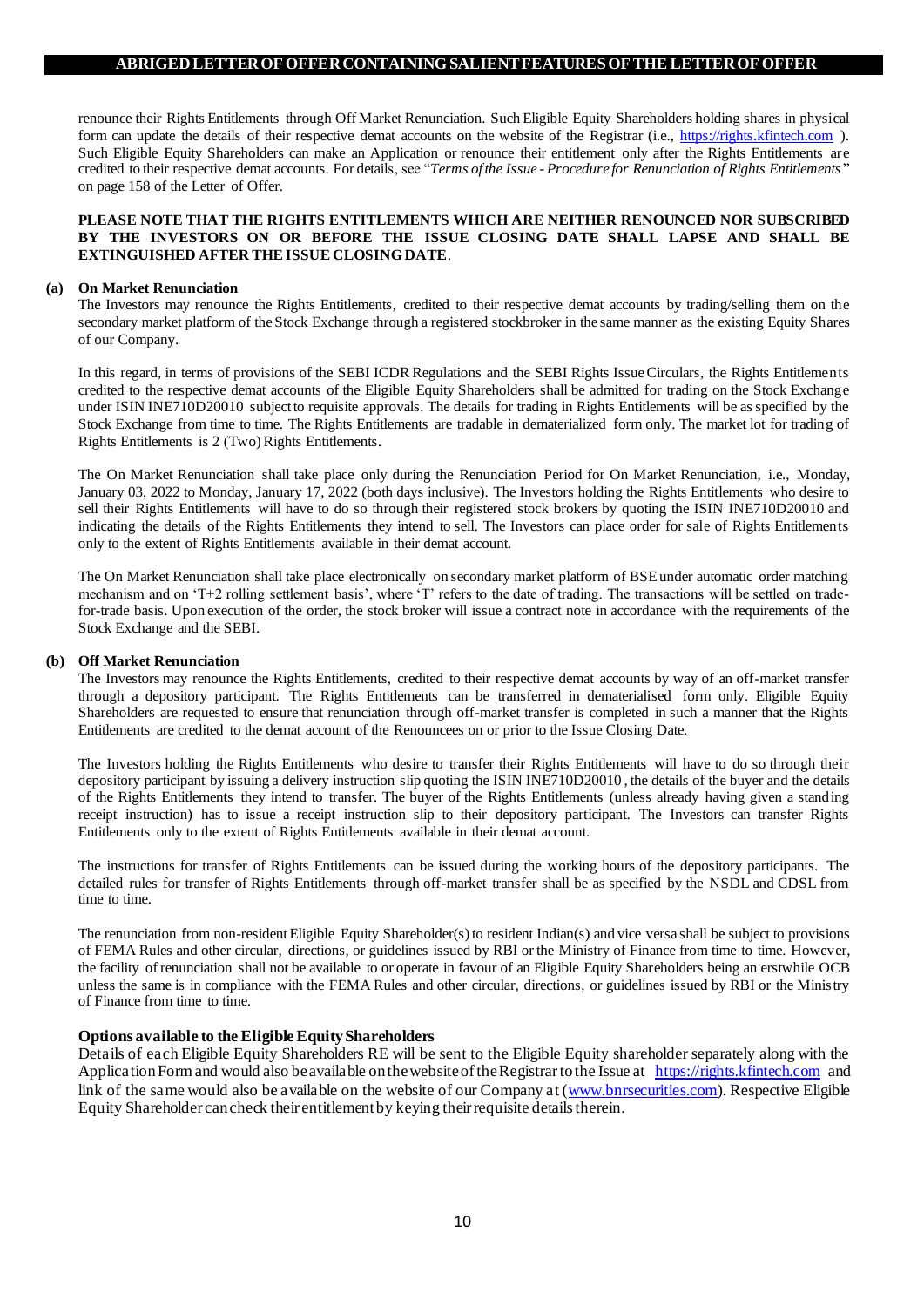# **The Eligible Equity Shareholders will have the option to:**

- Apply for his Rights Entitlement in full;
- Apply for his Rights Entitlement in part (without renouncing the other part);
- Apply for his Rights Entitlement in full and apply for additional Rights Equity Shares;
- Apply for his Rights Entitlement in part and renounce the other part of the Rights Equity Shares; and
- Renounce his Rights Entitlement in full.

## **Additional Rights Equity Shares**

Investors are eligible to apply for additional Rights Equity Shares over and above their Rights Entitlements, provided that they are eligible to apply for Rights Equity Shares under applicable law and they have applied for all the Rights Equity Shares forming part of their Rights Entitlements without renouncing them in whole or in part. Applications for additional Rights Equity Shares shall be considered and allotment shall be made at the sole discretion of the Board, subject to applicable sectoral caps, and in consultation if necessary with the Designated Stock Exchange and in the manner prescribed under the section titled "Terms of the Issue" on page 145of the Letter of Offer. Applications for additional Rights Equity Shares shall be considered and Allotment shall be made in accordance with the SEBI ICDR Regulations and in the manner prescribed under the section "Basis of Allotment" on page 171of the Letter of Offer.

### **Eligible Equity Shareholders who renounce their Rights Entitlements cannot apply for additional Rights Equity Shares.**

Non-resident Renouncees who are not Eligible Equity Shareholders cannot apply for additional Rights Equity Shares.

Resident Eligible Equity Shareholders who hold Equity Shares in physical form as on the Record Date cannot renounce until the details of their demat account are provided to our Company or the Registrar and the dematerialised Rights Entitlements are transferred from suspense escrow demat account to the respective demat accounts of such Eligible Equity Shareholders within prescribed timelines. However, Such Eligible Equity Shareholders, where the dematerialised Rights Entitlements are transferred from the suspense escrow demat account to the respective demat accounts within prescribed timelines, can apply for additional Rights Equity Shares while submitting the Application through ASBA process or using R-WAP.

### **Intention and extent of participation in the Issue by the Promoter and Promoter Group**

The Promoters vide their letters dated October 25, 2021 have undertaken to fully subscribe for their Rights Entitlement in the Issue. The Promoters reserve the right to subscribe to their Entitlement in the Issue by subscribing for renunciation if any made in their favour. The Promoters may also apply for additional Equity Shares in the Issue. As a result of this subscription and consequent allotment, the Promoters may acquire shares over and above their entitlement in the Issue, which may result in an increase of their shareholding above the current shareholding with the entitlement of Equity Shares under the Issue. This subscription and acquisition of additional Equity Shares by the Promoters, if any, shall be made in compliance with the applicable provisions of the SEBI SAST Regulations. Allotment to the Promoters of any unsubscribed portion, over and above their entitlement shall be done in compliance with SEBI LODR Regulations and other applicable laws prevailing at that time relating to continuous listing requirements. In the event of renouncement by any promoter and/or member of the promoter group of the Issuer Company, other than renunciation within the promoters / promoter group, the promoters and the promoter group shall not be eligible for exemption available under Regulation 10(4)(b) of the SEBI SAST Regulations, 2011.

Our Company is in compliance with Regulation 38 of the SEBI Listing Regulations and will continue to comply with the minimum public shareholding requirements under applicable law, pursuant to this Issue.

**Availability of offer document of the immediately preceding rights issue for inspection:** A copy of letter of offer dated November 30, 2021 issued in respect of previous rights issue of face value of ₹ 10 each of our Company is available in the manner specified in the SEBI ICDR Regulations and also as a material document for inspection.

## **Any other important information as per Lead Manager and the Issuer:** Nil